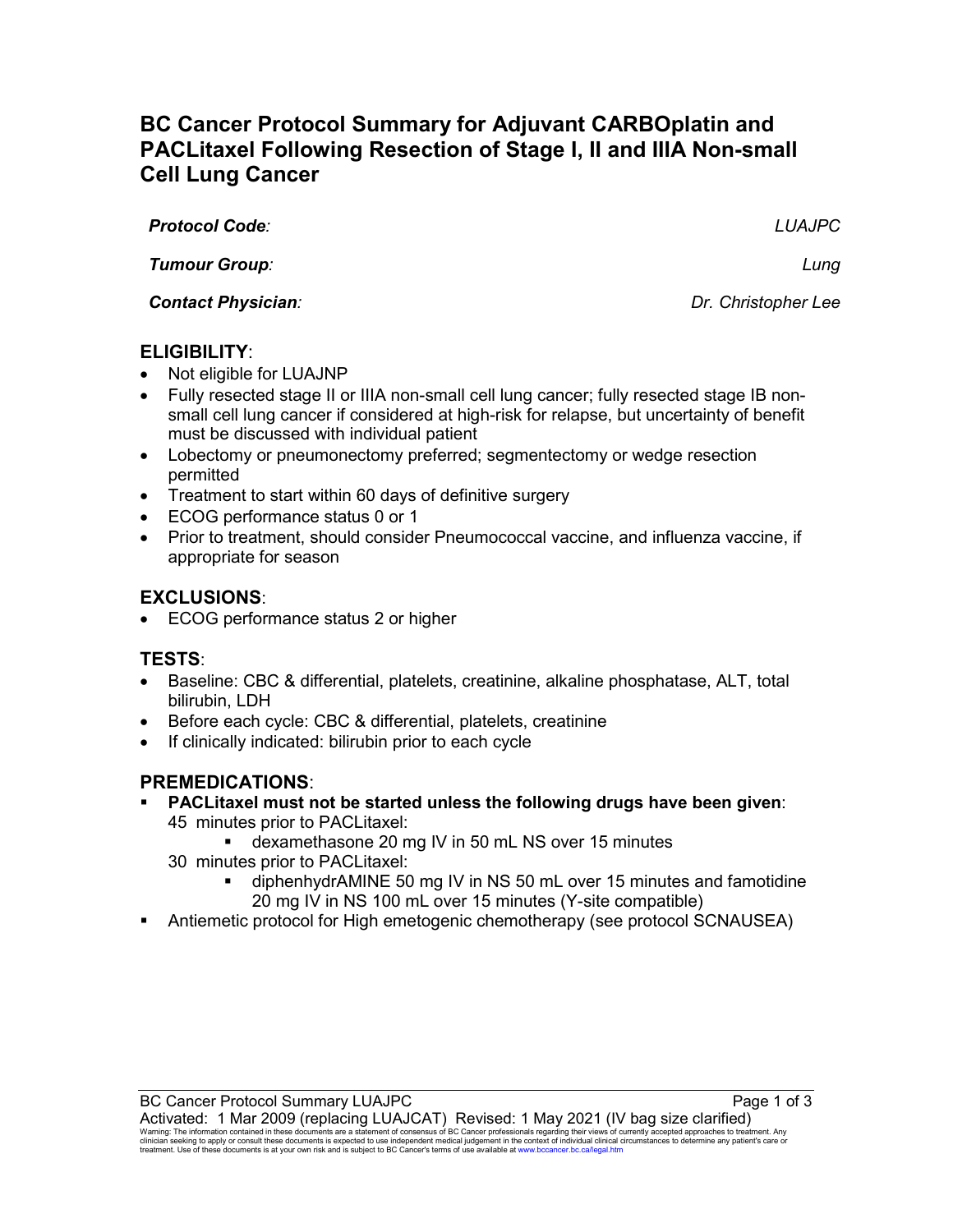### **TREATMENT**:

| Drug                    | <b>Dose</b>                               | <b>BC Cancer Administration Guideline</b>                                                                       |  |  |
|-------------------------|-------------------------------------------|-----------------------------------------------------------------------------------------------------------------|--|--|
| (give PACLitaxel first) |                                           |                                                                                                                 |  |  |
| <b>CARBOplatin</b>      | AUC 6<br>Dose = $AUC \times (GFR^* + 25)$ | IV in 100 to 250 mL NS over 30 minutes                                                                          |  |  |
| PACLitaxel              | 200 mg/m <sup>2</sup>                     | IV in 250 to 500 mL NS over 3 hours<br>(use non-DEHP bag and non-DEHP tubing<br>with 0.2 micron in-line filter) |  |  |

#### **Repeat every 21 days x 4 cycles**

Cockcroft formula:

$$
GFR = \frac{N x (140 - age in years) x wt (kg)}{serum creationine (micromol/L)}
$$
 N = 1.23 male, 1.04 female

The estimated GFR calculated using the Cockcroft-Gault equation should be capped at 125 mL/min when it is used to calculate the initial carboplatin dose. When a nuclear renogram is available, this clearance would take precedence.

# **DOSE MODIFICATIONS**:

#### 1. **Hematology**

| ANC $(x 10^9/L)$             |     | Platelets (x 10 <sup>9</sup> /L) | <b>Dose</b> |
|------------------------------|-----|----------------------------------|-------------|
| greater than or equal to 1.5 | and | greater than or equal to 100     | 100%        |
| 1.0 to less than 1.5         | or  | 75 to less than 100              | 75%         |
| less than 1.0                | or  | less than 100                    | Delay*      |

- 2. **Arthralgia and/or myalgia**: If arthralgia and/or myalgia of grade 2 (moderate) or higher is not relieved by adequate doses of NSAIDs or acetaminophen with codeine (e.g., TYLENOL #3®), a limited number of studies report a possible therapeutic benefit using:
	- predniSONE 10 mg po bid x 5 days starting 24 hours post-PACLitaxel
	- gabapentin 300 mg po on day before chemotherapy, 300 mg bid on treatment day, then 300 mg tid x 7-10 days
- 3. **Neuropathy**: Dose modification or discontinuation may be required (see BC Cancer Drug Manual).
- 4. **Renal dysfunction**: If significant increase (greater than 20%) in creatinine, repeat nuclear renogram (if available) and recalculate CARBOplatin dose using new GFR.
- 5. **Hepatic dysfunction**: Dose reduction may be required for PACLitaxel (see BC Cancer Drug Manual)

Activated: 1 Mar 2009 (replacing LUAJCAT) Revised: 1 May 2021 (IV bag size clarified)<br>Warning: The information contained in these documents are a statement of consensus of BC Cancer professionals regarding their views of c

BC Cancer Protocol Summary LUAJPC Page 2 of 3